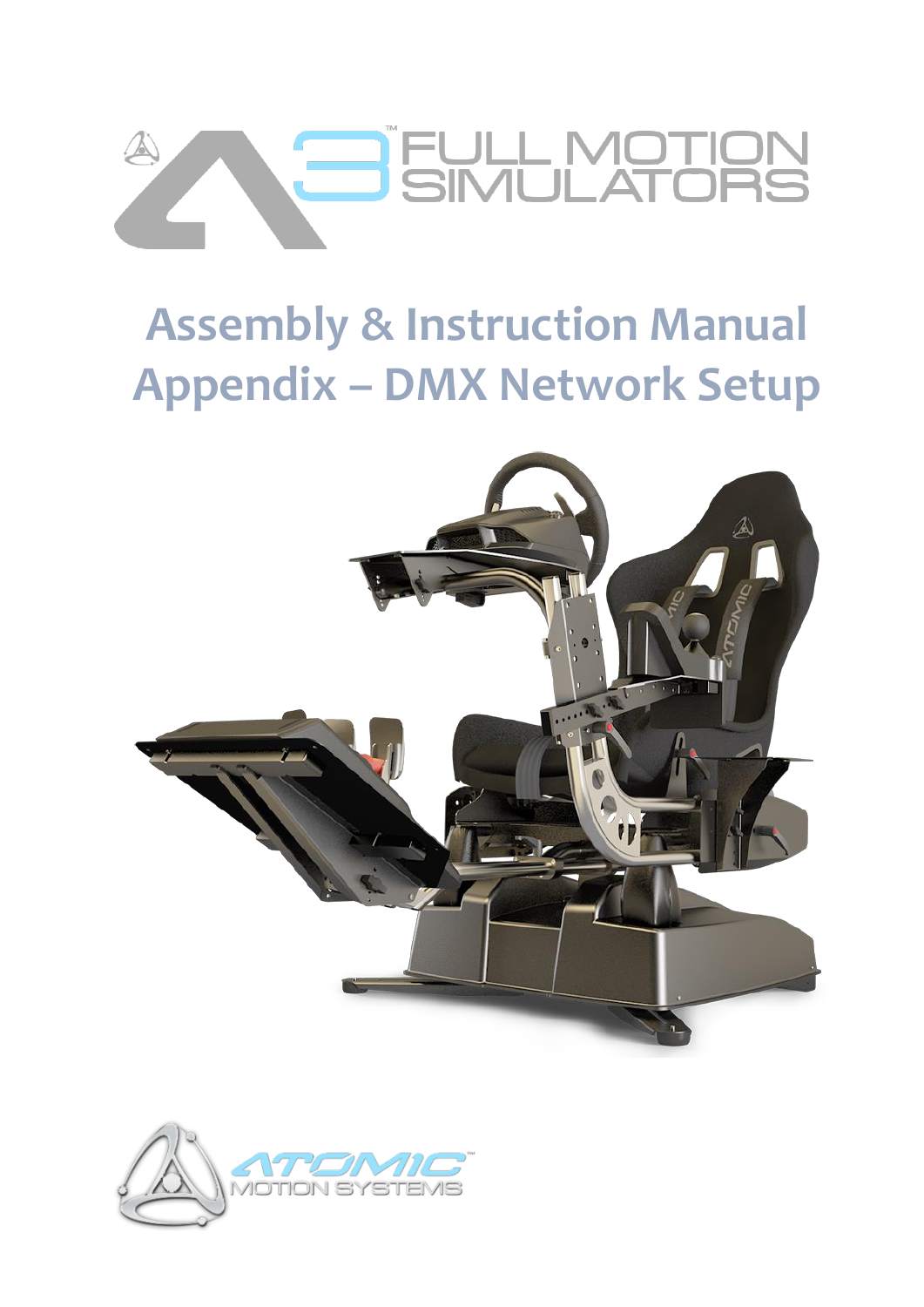## **1 DMX Network Setup**

DMX Network is an optional setup which allows multiple units to be linked together to operate in unison. This is achieved via the DMX networking capability. Devices can be controlled using either your PC or a DMX compatible control desk (see the *DMX Channel Assignments* section).

Additional cables required (unsupplied):-

- 1 or more standard RJ-45 PC network cables.
- (Optional, control desk only) 1 x 3 or 5 pin XLR (depending on DMX control desk) > RJ-45 DMX cable.

## **2 Wiring (Rear IO Panel)**



- 1) Mains power switch (illuminated when on)
- 2) Fuse holder
- 3) IEC (mains power) inlet
- 4) **DMX base address**
- 5) 'F' (Function) button
- 6) Indicator LEDS (top = controller status, bottom = power)
- 7) **DMX networking IO ports**
- 8) 'R' (Reset) button
- 9) USB compatible port
- 10) Audio input (TTi units only)
- 11) Audio output (TTi units only)

A3 Motion Simulators, DMX Network Setup, May 2019

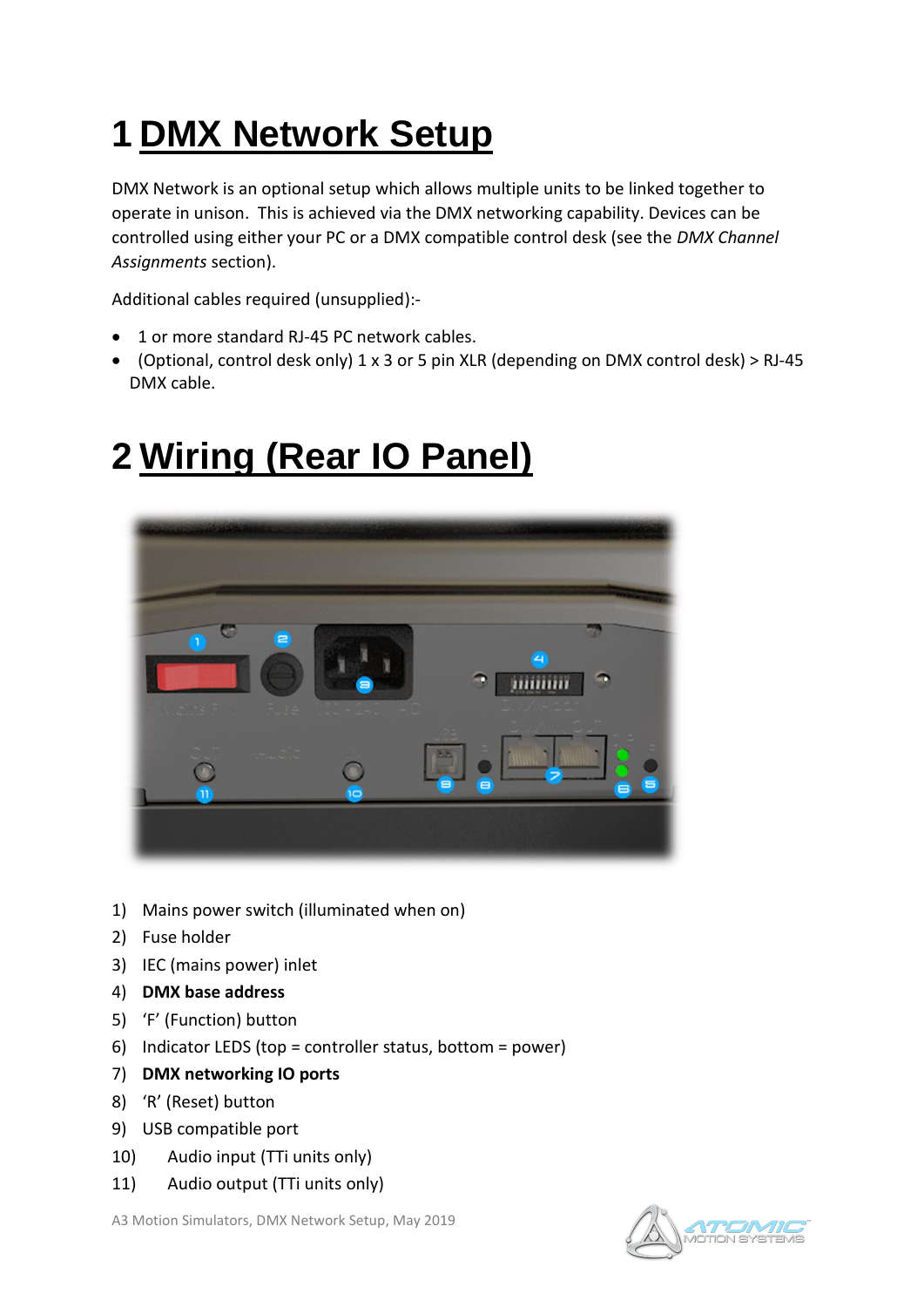### **2.1. PC Controlled**

- 1) Connect the first motion system in the chain to your PC using the supplied USB cable as described previously.
- Connect one end of the RJ-45 cable to the *DMX Out* port *((7) DMX ports)* on the first motion system in the chain to the *DMX In* port on the second motion system.
- For each subsequent system you wish to control simultaneously, connect another RJ-45 cable from the *DMX Out* port of the previous unit to the *DMX In* port of the next.

### **2.2.DMX Desk Controlled**

- Connect the *DMX In* port (*(7) DMX ports*) of the first motion system in the chain to your DMX control desk using the XLR > RJ-45 DMX cable.
- Chain subsequent units together by following the second and third steps outlined in the '*PC Controlled*' section above.

#### **2.2.1. Dip Switch Settings**

- The DMX512 address of the unit is set using switches 1-9 on the ADDR/TERM switch panel (**(4) DMX address**). As with most DMX-compatible equipment, the addresses are set using a binary system, by summating the values of all enabled (on) switches (1-9) to give the address. e.g. switch 1 enabled (on) and 2-9 disabled (off) = Channel **1**, switches 2 and 4 enabled (and all others disabled) = Channel **10**, and so on. Units set with the same address in the chain will operate in unison.
- IMPORTANT: Switch **10** should only be enabled (on) in the LAST unit in the DMX chain this enables the **termination resistor**, and if left disabled (off) unexpected results may occur. If it is enabled on a unit prior to the last in the chain, the subsequent units may not function correctly.
- If you are unsure about DMX channel setup or will only be using a single motion system via PC control, just set the unit to channel 1 by enabling switch 1 (on) and disabling all others (off).